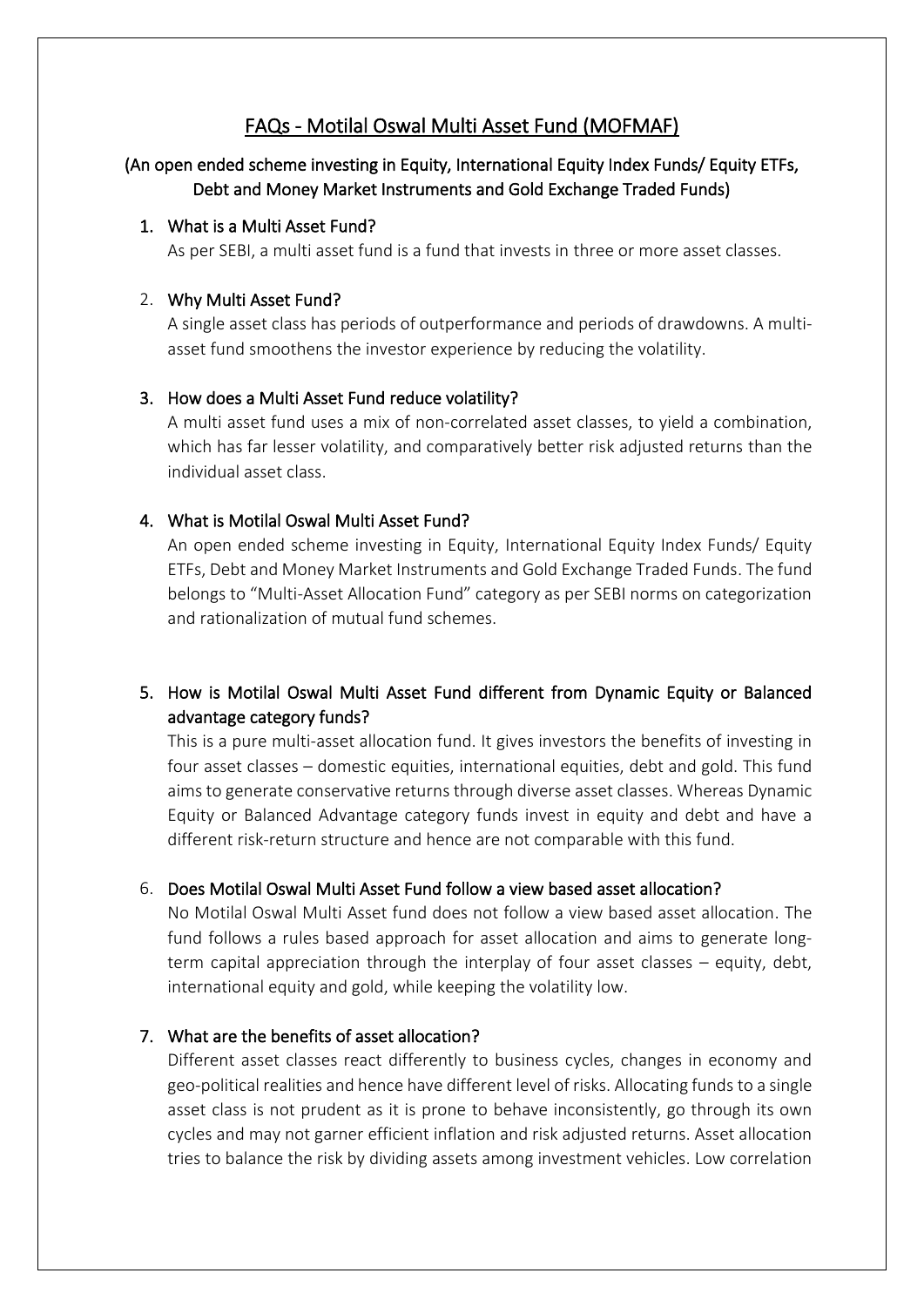among different asset classes provide the portfolio with an effective hedge lowering the volatility of the portfolio.

## 8. What are unique features of Motilal Oswal Multi Asset Fund?

- Motilal Oswal Multi Asset Fund is not a balanced fund with some allocation to gold. It is a Multi asset fund with a fine balance of fixed income, domestic equity, gold and international equity.
- Exposure to low correlating asset classes results in lower volatility for the entire portfolio.
- The fund follows a disciplined investment framework for allocation to different asset classes.

## 9. Why should Motilal Multi Asset Fund form a part of an investor's portfolio?

The interplay between different asset classes having low correlation diversifies the risk, giving investors a smoother investment experience. The low volatility to economic and asset cycles, makes this fund an all-season fund, which is perfectly aligned to form a part of any investor's portfolio.

# 10. Motilal Oswal Multi Asset Fund does not have a dividend option. How can an investor looking for regular returns from this fund?

Investors looking for regular pay out option can opt for SWP (Systematic Withdrawal Plan) in the fund.

### 11. What strategy will the fund follow while investing in Indian equities?

The fund will invest in high quality portfolio of predominantly large cap stocks under the quality, growth, longevity, at reasonable price (QLGP) framework. Quality stands for quality of business and management; growth means growth in earnings and sustained ROE; longevity means economic moat of the business and reasonable price means buying a good business for fair price.

12.What is likely structure of your debt portfolio at the launch? Please tell us about the key constituents.

The fund would look to invest majority of its portfolio into 3-5yr G-sec/ SDLs, some portion will be invested in CDs while remaining in AAA PSU & other high credit quality bonds. The overall duration of the fund will be medium term i.e. between 3- 5 years.

# 13. For investing in international equity, why does the fund invest in units of S&P 500 index fund?

The S&P 500® index includes 500 leading companies that are diversified across all 11 Sectors. The index covers approximately 85% of total market capitalization of all stocks that are listed on US Stock Exchanges. The index is regarded as the best single gauge of large-cap US equities. Also most businesses listed in the S&P 500 index are global in nature making it a natural choice for international diversification. Nearly 40% of the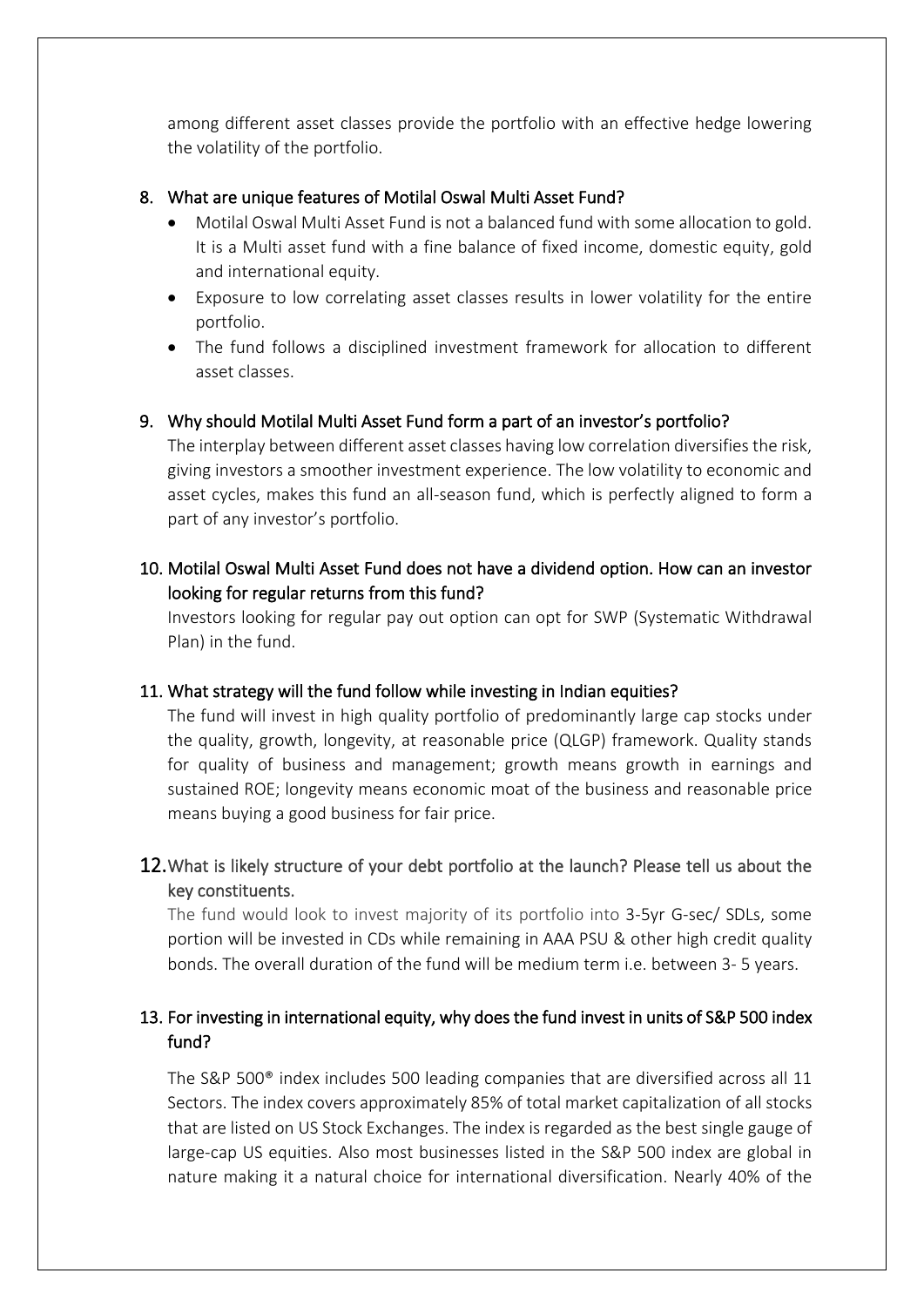total revenue of S&P 500 Index constituents comes from markets outside of USA. The S&P 500 index is also the largest and most widely traded index in the world.

### 14. What is the Motilal Oswal Value Index (MOVI)

Motilal Oswal Value Index (MOVI) helps gauge equity market. The Index is calculated taking into account Price to Earnings, Price to Book and Dividend Yield of the Nifty 50 Index.

A low MOVI level indicates that the market valuation appears to be cheap and one may allocate a higher percentage of their investments to Equity as an asset class. A high MOVI level indicates that the market valuation appears to be expensive and that one may reduce their equity allocation.

#### 15. How is MOVI different from other valuation metrics?

MOVI is calculated by not only looking at P/E in isolation, but taking into account Price/Book Value and Dividend Yield as well. The NIFTY MOVI is calculated and maintained by NSE Indices Ltd (IISL).

#### 16. How is MOVI for MOFMAF different from the MOVI in your Dynamic Equity Fund?

The methodology for computing the MOVI Index is same in the Dynamic Equity Fund and MOFMAF. The MOVI index gauges the attractiveness of the equity markets. The 30 Day Moving Average of MOVI is used for rebalancing.

The major difference between the two is the level of equity investments.

| MOVI bands       | Equity       | Debt            | Minimum International<br><b>Equity Index/ETFs</b> | Minimum Gold<br><b>ETFs</b> |
|------------------|--------------|-----------------|---------------------------------------------------|-----------------------------|
| Less than 70     | 25.0%-27.5%  | 55.0%-52.5%     | 10%                                               | 10%                         |
| 70-80            | 22.5%-25.0%  | 57.5%-55.0%     | 10%                                               | 10%                         |
| 80-90            | 20.0%-22.5%  | 60.0%-57.5%     | 10%                                               | 10%                         |
| $90 - 100$       | 17.5%-20.0%  | 62.5%-60.0%     | 10%                                               | 10%                         |
| $100 - 110$      | 15.0%-17.50% | $65.0\% - 62.5$ | 10%                                               | 10%                         |
| 110-120          | 12.5%-15.0%  | 67.5%-65.0%     | 10%                                               | 10%                         |
| 120-130          | 10.0%-12.5%  | 70.0%-67.5%     | 10%                                               | 10%                         |
| Greater than 130 | 7.5%-10.0%   | 72.5%-70%       | 10%                                               | 10%                         |

MOVI-MAF has equity allocation bands as follows: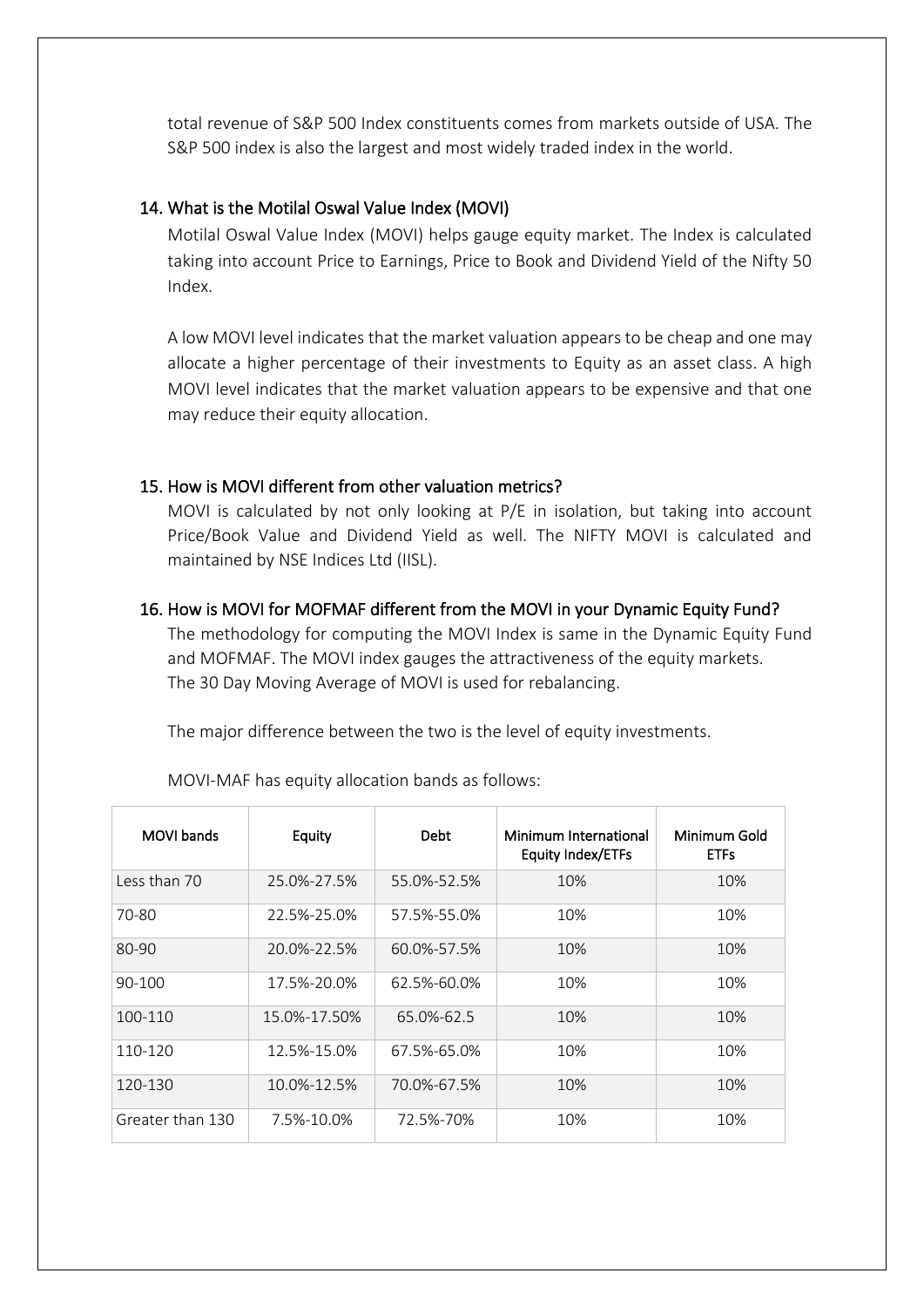## 17. Who should invest in Motilal Oswal Multi Asset Fund?

The fund is suitable for:

- Conservative investors looking for alternatives to fixed income investment
- Investor looking for marginally better returns without higher risks

## 18. What will be the benchmark for the fund?

Benchmark of the fund is 30% Nifty 50 TRI + 50 % Crisil Short Term Gilt Index + 10% Domestic Price of Gold + 10% S&P 500 Index (TRI).

# 19. What will be the Total Expense Ratio (TER) of the fund?

The fund will have TER of not more than 2%.

# 20. What about the Tax liability arising out of the returns?

Since the fund attracts taxation of non-Indian equity investments i.e. Debt taxation, Investors may avail an Indexation benefit post three years.

Motilal Oswal Mutual Fund is a Mutual Fund registered with SEBI and is governed by the provisions of Section 10(23D) of the Income Tax Act, 1961. Accordingly, any income of a fund set up under a scheme of a SEBI registered mutual fund is exempt from tax. The following information is provided only for general information purposes and is based on the Mutual Fund's understanding of the Tax Laws as of this date of Document. Investors / Unitholders should be aware that the relevant fiscal rules or their explanation may change. There can be no assurance that the tax position or the proposed tax position will remain same. In view of the individual nature of tax benefits, each investor is advised to consult his or her own tax consultant with respect to the specific tax implications arising out of their participation in the Scheme.

The below taxation shall be applicable w.e.f.1st April 2020.

| <b>Particulars</b>                             |                          |                    |  |
|------------------------------------------------|--------------------------|--------------------|--|
|                                                | <b>Resident Investor</b> | <b>Mutual Fund</b> |  |
| Dividend Income                                | Slab rate                | Nil                |  |
|                                                | (Applicable Rate)        |                    |  |
| <b>Long Term Capital Gains#</b>                | 20% with indexation      | Nil                |  |
| <b>Short Term Capital Gains</b>                | Slab rate                | Nil                |  |
|                                                | (Applicable Rate)        |                    |  |
| Tax on dividend distributed to<br>unit holders | Slab rate                | Nil                |  |

#Excluding Cess & Surcharge